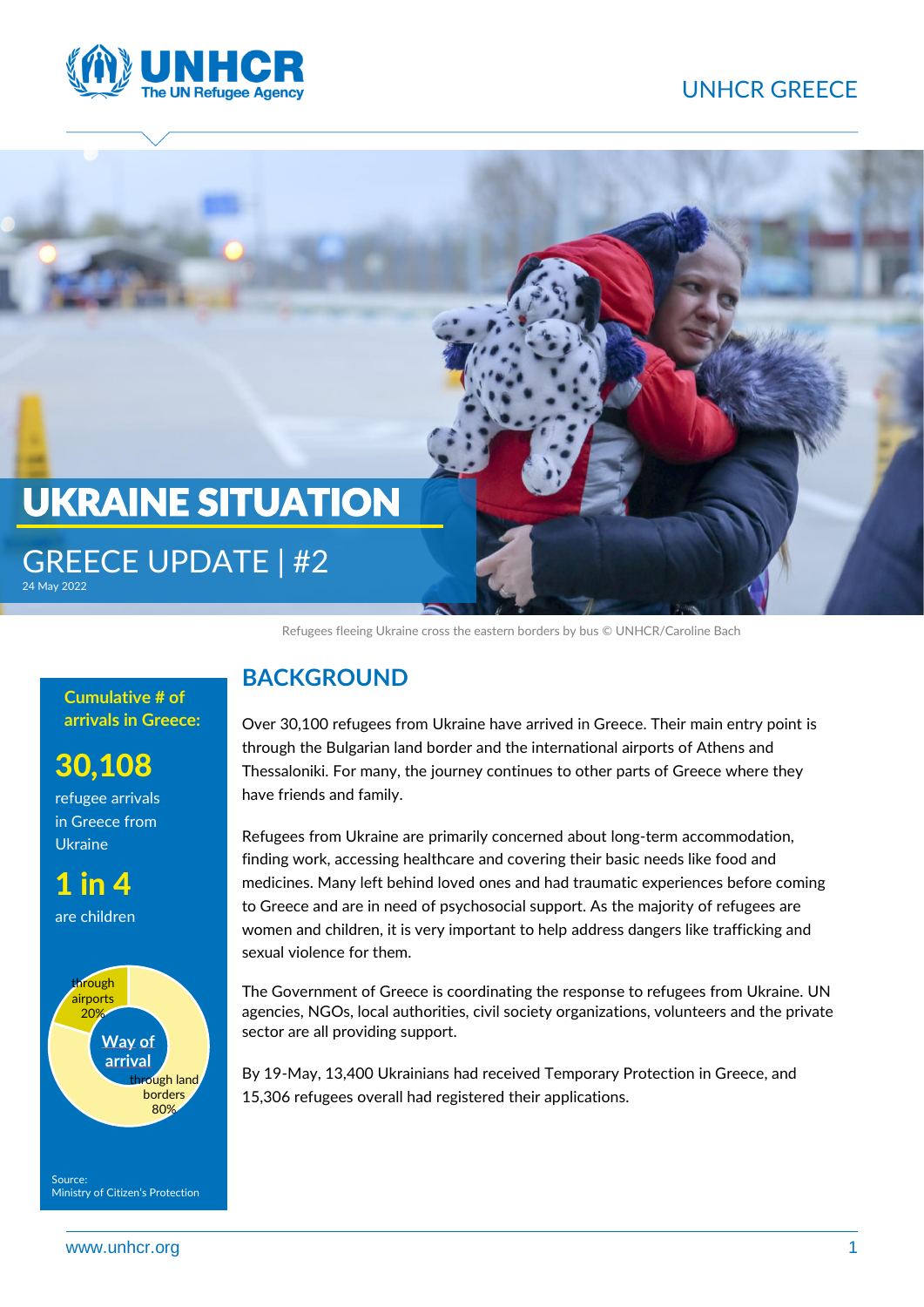

## **UNHCR RESPONSE**

UNHCR supports the Government, and helps coordinate the efforts of UN agencies, NGOs and civil society organizations. The Office has led an inter-agency assessment of the needs of Ukrainian refugees and also regularly monitors the situation of refugees upon arrival at the border. This helps inform the Government and organizations on how to address the refugees' needs. UNHCR also offers proposals to the authorities to help the implementation of Temporary Protection and the delivery of assistance. The Office is helping refugees from Ukraine by expanding its regular refugee programmes with Ukrainian and Russian speakers and interpreters, and by stepping up its support to the authorities where required, such as on child protection, prevention of sexual violence and in communicating with Ukrainian communities. UNHCR is also supporting Ukrainian community organizations and volunteers, empowering them to address needs

#### **RECEPTION**

At the northern border, UNHCR staff and interpreters help the authorities communicate with new arrivals and register their information. They also inform refugees on temporary protection and asylum procedures in Greece, and where to find help and accommodation. UNHCR coordinates with municipalities, NGOs, volunteer groups and Ukrainian communities in Northern Greece to map the services and offers of support available to refugees. The Government and organizations can use this information to direct people to the help they need. This month, UNHCR donated blankets, sleeping bags, mattresses and 12,500 items of personal hygiene and COVID-19 protective equipment to the municipality of Thessaloniki, in recognition of its support to vulnerable people.

#### **CHILD PROTECTION**

UNHCR strengthened the National Emergency Response Mechanism (NERM) – the State mechanism to help unaccompanied and separated refugee and migrant children. UNHCR funds three additional staff located at the main border point of arrivals from Ukraine. NERM, through NGOs Arsis and the Network of Children's Rights, identifies unaccompanied and separated children, takes them to safe accommodation and informs the Public Prosecutors so as to ensure assessment of the children's best interests and family links. UNHCR also shared a set of recommendations with the authorities on the registration of

separated children for temporary protection, which the Government endorsed.

#### **COMMUNICATION WITH COMMUNITIES**

UNHCR regularly meets Ukrainian communities who are helping the recently arrived refugees find a home, food, and other support. This way UNHCR and other agencies understand the problems that refugees face, and can assist the Government and other actors best respond to their needs. The Office also supports the work of refugee communities and volunteer organizations by providing them with computers and other technical equipment, trainings, information and other types of support. In May, UNHCR delivered 13,000 food and non-food items to Ukrainian volunteer communities in Thessaloniki to distribute to refugees from Ukraine.

To ensure that refugees have access to useful and realiable information and know where to get help, UNHCR has translated its [HELP website,](https://help.unhcr.org/greece/)  information leaflets and the Mini-Lexicon Booklet with key Greek phrases into Ukrainian. UNHCR's helpline has also been reinforced with Ukrainian and Russian-speaking staff, to provide information but also identify cases that need specialized assistance.